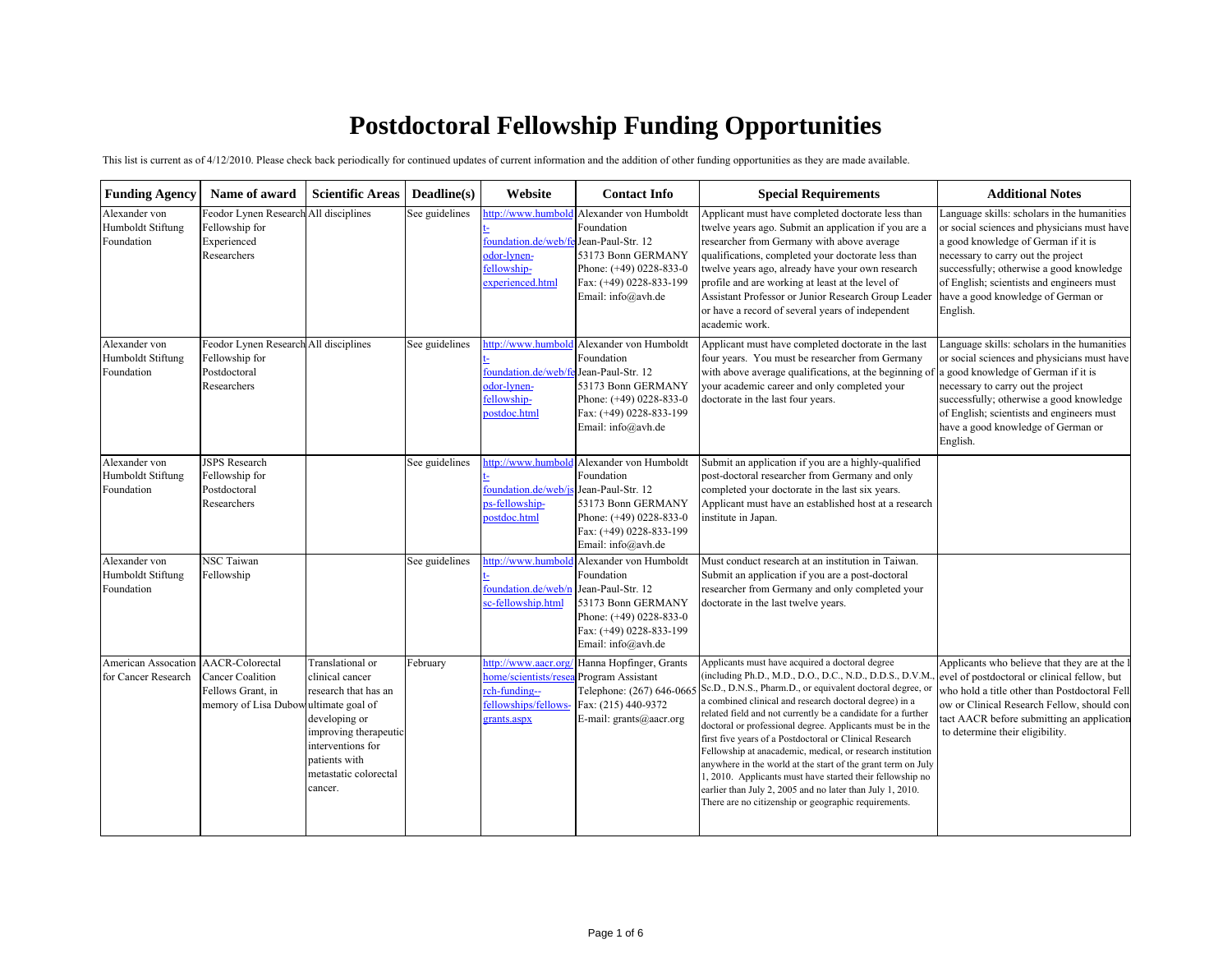| <b>Funding Agency</b>                      | Name of award                                                                                                         | <b>Scientific Areas</b>                                                                                                                                                                 | Deadline(s) | Website                                                                                                          | <b>Contact Info</b>                                                                                                         | <b>Special Requirements</b>                                                                                                                                                                                                                                                                                                                                                                                                                                                                                                                                                                                                                                                                                                                  | <b>Additional Notes</b>                                                                                                                                                                                                                                                                                                                                                                                                                                                                                                                                                                                                                                                                                                                                                                                                                                                                                                                                                                                                                                                                                                                                                               |
|--------------------------------------------|-----------------------------------------------------------------------------------------------------------------------|-----------------------------------------------------------------------------------------------------------------------------------------------------------------------------------------|-------------|------------------------------------------------------------------------------------------------------------------|-----------------------------------------------------------------------------------------------------------------------------|----------------------------------------------------------------------------------------------------------------------------------------------------------------------------------------------------------------------------------------------------------------------------------------------------------------------------------------------------------------------------------------------------------------------------------------------------------------------------------------------------------------------------------------------------------------------------------------------------------------------------------------------------------------------------------------------------------------------------------------------|---------------------------------------------------------------------------------------------------------------------------------------------------------------------------------------------------------------------------------------------------------------------------------------------------------------------------------------------------------------------------------------------------------------------------------------------------------------------------------------------------------------------------------------------------------------------------------------------------------------------------------------------------------------------------------------------------------------------------------------------------------------------------------------------------------------------------------------------------------------------------------------------------------------------------------------------------------------------------------------------------------------------------------------------------------------------------------------------------------------------------------------------------------------------------------------|
| American Assocation<br>for Cancer Research | <b>AACR-FNAB Fellows</b><br><b>Grant for Translational</b><br>Pancreatic Cancer<br>Research                           | Translational<br>pancreatic cancer<br>research that includes<br>the use of human<br>tissue and has<br>implications for<br>therapeutic<br>application and<br>individualized<br>medicine. | ebruary     | http://www.aacr.org<br>nome/scientists/rese<br>ch-funding--<br>fellowships/fellows-<br>grants.aspx               | Hanna Hopfinger, Grants<br>Program Assistant<br>Telephone: (267) 646-0665<br>Fax: (215) 440-9372<br>E-mail: grants@aacr.org | Applicants must have acquired a doctoral degree<br>(including Ph.D., M.D., D.O., D.C., N.D., D.D.S., D.V.M.<br>Sc.D., D.N.S., Pharm.D., or equivalent doctoral degree, or<br>a combined clinical and research doctoral degree) in a<br>related field and not currently be a candidate for a further<br>doctoral or professional degree. Applicants must be in the<br>first five years of a Postdoctoral or Clinical Research<br>Fellowship at anacademic, medical, or research institution<br>anywhere in the world at the start of the grant term on July<br>1, 2010. Applicants must have started their fellowship no<br>earlier than July 2, 2005 and no later than July 1, 2010.<br>There are no citizenship or geographic requirements. | Applicants who believe that they are at the<br>level of postdoctoral or clinical fellow, but who<br>hold a title other than Postdoctoral Fellow or<br>Clinical Research Fellow, should contact<br>AACR before submitting an application to<br>determine their eligibility. Investigators<br>holding the rank of Instructor, adjunct<br>professor, assistant professor, research<br>assistant professor, the equivalent or higher are<br>not eligible. These applicants are encouraged<br>to consider the AACR Career Development<br>Awards.<br>Employees or subcontractors of a government<br>entity or for profit private industry are not<br>eligible. Exceptions may apply if an applicant<br>holds a full time position at a Veterans Hospital<br>or national laboratory in the US. Contact<br>AACR before submitting an application to<br>determine your eligibility. Proposed research<br>must have implications for individualized<br>cancer treatment and must make use of human<br>biopsies or samples, such as needle biopsies or<br>circulating cancer cells. In vivo primary tumor<br>explants meet these criteria, but xenografts<br>from established cell lines do not. |
| American Assocation<br>for Cancer Research | AACR-AstraZeneca<br>Fellowship for<br><b>Translational Lung</b><br><b>Cancer Research</b>                             | <b>Translational Lung</b><br>Cancer Research                                                                                                                                            | December    | http://www.aacr.org<br>nome/scientists/rese<br>rch-funding--<br>fellowships/postdoct<br>-lsto<br>ellowships.aspx | Hanna Hopfinger, Grants<br>Program Assistant<br>Telephone: (267) 646-0665<br>Fax: (215) 440-9372<br>E-mail: grants@aacr.org | Applicants must be sponsored by their postdoctoral m<br>entor.                                                                                                                                                                                                                                                                                                                                                                                                                                                                                                                                                                                                                                                                               |                                                                                                                                                                                                                                                                                                                                                                                                                                                                                                                                                                                                                                                                                                                                                                                                                                                                                                                                                                                                                                                                                                                                                                                       |
| American Assocation<br>for Cancer Research | AACR Anna D. Barker<br>Fellowship in Basic<br>Cancer Research                                                         | Any area of basic<br>cancer research                                                                                                                                                    | December    | ttp://www.aacr.org<br>nome/scientists/rese<br>ch-funding--<br>ellowships/postdoc<br>-bra<br>ellowships.aspx      | Hanna Hopfinger, Grants<br>Program Assistant<br>Telephone: (267) 646-0665<br>Fax: (215) 440-9372<br>E-mail: grants@aacr.org | The AACR Basic Cancer Research Fellowships are<br>open to Postdoctoral and Clinical Research Fellows<br>working at an academic, medical, or research<br>institution in the 1st, 2nd, or 3rd year of their<br>postdoctoral training at the start of the grant term.<br>Proposed research projects may be in any area of<br>basic cancer research.                                                                                                                                                                                                                                                                                                                                                                                             |                                                                                                                                                                                                                                                                                                                                                                                                                                                                                                                                                                                                                                                                                                                                                                                                                                                                                                                                                                                                                                                                                                                                                                                       |
| American Assocation<br>for Cancer Research | <b>AACR-Astellas USA</b><br>Foundation Fellowships cancer research<br>in Basic Cancer<br>Research                     | Any area of basic                                                                                                                                                                       | December    | http://www.aacr.org<br>home/scientists/rese<br>ch-funding--<br>fellowships/postdoct<br>-bra<br>fellowships.aspx  | Hanna Hopfinger, Grants<br>Program Assistant<br>Telephone: (267) 646-0665<br>Fax: (215) 440-9372<br>E-mail: grants@aacr.org | The AACR Basic Cancer Research Fellowships are<br>open to Postdoctoral and Clinical Research Fellows<br>working at an academic, medical, or research<br>institution in the 1st, 2nd, or 3rd year of their<br>postdoctoral training at the start of the grant term.<br>Proposed research projects may be in any area of<br>basic cancer research.                                                                                                                                                                                                                                                                                                                                                                                             |                                                                                                                                                                                                                                                                                                                                                                                                                                                                                                                                                                                                                                                                                                                                                                                                                                                                                                                                                                                                                                                                                                                                                                                       |
| American Assocation<br>for Cancer Research | <b>AACR-Astellas USA</b><br>Foundation Fellowship translational or<br>in<br>Clinical/Translational<br>Cancer Research | Any area of<br>clinical research                                                                                                                                                        | December    | home/scientists/resea Program Assistant<br>rch-funding--<br>fellowships/postdoct<br>-lsrc<br>fellowships.aspx    | http://www.aacr.org/ Hanna Hopfinger, Grants<br>Fax: (215) 440-9372<br>E-mail: $grants$ $@$ aacr.org                        | The AACR Clinical and Translational Cancer<br>Research Fellowships are open to postdoctoral and<br>Telephone: (267) 646-0665 clinical research fellows working at an academic,<br>medical, or research institution who will be in the first<br>5 years of their postdoctoral training at the start of the<br>grant term. Proposed research projects may be in any<br>area of clinical and/or translational cancer research.<br>Applicants must be sponsored by their postdoctoral<br>mentor.                                                                                                                                                                                                                                                 |                                                                                                                                                                                                                                                                                                                                                                                                                                                                                                                                                                                                                                                                                                                                                                                                                                                                                                                                                                                                                                                                                                                                                                                       |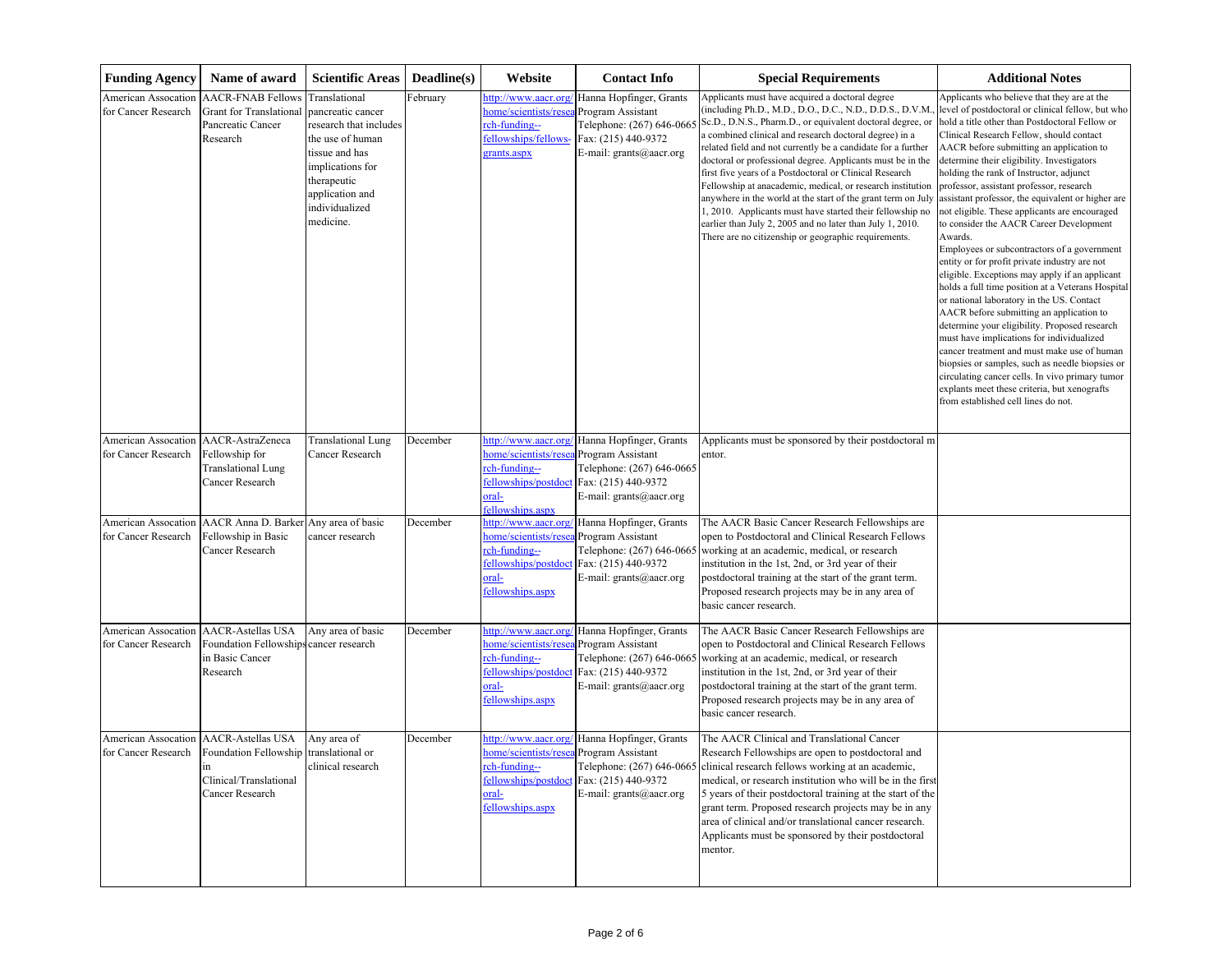| <b>Funding Agency</b>                      | Name of award                                                                                   | <b>Scientific Areas</b>                                                                                                                                                                                                       | Deadline(s)                          | Website                                                                                                           | <b>Contact Info</b>                                                                                                                                                        | <b>Special Requirements</b>                                                                                                                                                                                                                                                                                                                                                                                                                                                                                                                                                                                                                                                                                                                                                                                                                                                | <b>Additional Notes</b>                                                                                                                                                                                                                                                                                                                                                                                                                                                       |
|--------------------------------------------|-------------------------------------------------------------------------------------------------|-------------------------------------------------------------------------------------------------------------------------------------------------------------------------------------------------------------------------------|--------------------------------------|-------------------------------------------------------------------------------------------------------------------|----------------------------------------------------------------------------------------------------------------------------------------------------------------------------|----------------------------------------------------------------------------------------------------------------------------------------------------------------------------------------------------------------------------------------------------------------------------------------------------------------------------------------------------------------------------------------------------------------------------------------------------------------------------------------------------------------------------------------------------------------------------------------------------------------------------------------------------------------------------------------------------------------------------------------------------------------------------------------------------------------------------------------------------------------------------|-------------------------------------------------------------------------------------------------------------------------------------------------------------------------------------------------------------------------------------------------------------------------------------------------------------------------------------------------------------------------------------------------------------------------------------------------------------------------------|
| American Assocation<br>for Cancer Research | <b>AACR Judah Folkman</b><br>Fellowship for Anti-<br>Angiogenesis Research                      | Research projects are<br>restricted to basic,<br>clinical,<br>translational, or epide<br>miological projects th<br>at substantially advan<br>ce the field of antiang<br>iogenesis research<br>in cancer.                      | December                             | nttp://www.aacr.org<br>nome/scientists/rese<br>rch-funding--<br>fellowships/postdoc<br>oral-<br>fellowships.aspx  | Hanna Hopfinger, Grants<br>Program Assistant<br>Telephone: (267) 646-0665<br>Fax: (215) 440-9372<br>E-mail: grants@aacr.org                                                | Applicants must have a medical degree or<br>hold a combined M.D./Ph.D. and not<br>currently be a candidate for a further<br>doctoral or professional degree. Applicants must be sp<br>onsored by their postdoctoral mentor.                                                                                                                                                                                                                                                                                                                                                                                                                                                                                                                                                                                                                                                |                                                                                                                                                                                                                                                                                                                                                                                                                                                                               |
| American Assocation<br>for Cancer Research | <b>AACR-National Brain</b><br><b>Tumor Society</b><br>Fellowship, in memory<br>of Bonnie Brooks | Glioblastoma multifor<br>me (GBM) research                                                                                                                                                                                    | August                               | http://www.aacr.org/<br>nome/scientists/rese<br>rch-funding--<br>fellowships/postdoc<br>oral-<br>fellowships.aspx | Hanna Hopfinger, Grants<br>Program Assistant<br>Telephone: (267) 646-0665<br>Fax: (215) 440-9372<br>E-mail: grants@aacr.org                                                | Applicants must be sponsored by their<br>postdoctoral mentor.                                                                                                                                                                                                                                                                                                                                                                                                                                                                                                                                                                                                                                                                                                                                                                                                              |                                                                                                                                                                                                                                                                                                                                                                                                                                                                               |
| American Assocation<br>for Cancer Research | Pancreatic Cancer<br>Action Network-<br><b>AACR Fellowship</b>                                  | The research<br>proposed for funding<br>may be basic,<br>translational, clinical<br>or epidemiological in<br>nature, and must have<br>direct application and<br>relevance to<br>pancreatic cancer.                            | October                              | http://www.aacr.org<br>nome/scientists/rese<br>rch-funding--<br>fellowships/postdoc<br>oral-<br>fellowships.aspx  | Hanna Hopfinger, Grants<br>Program Assistant<br>Telephone: (267) 646-0665<br>Fax: (215) 440-9372<br>E-mail: grants@aacr.org                                                | Applicants must be in the 1st, 2nd, or 3rd<br>year of a Postdoctoral or Clinical Research<br>Fellowship at an academic, medical, or<br>research institution within the United States at the star<br>t of the Fellowship term on July 1, 2010.<br>Applicants must be sponsored by their<br>postdoctoral mentor.                                                                                                                                                                                                                                                                                                                                                                                                                                                                                                                                                             |                                                                                                                                                                                                                                                                                                                                                                                                                                                                               |
| American Assocation<br>for Cancer Research | Pancreatic Cancer<br><b>Action Network-</b><br><b>AACR</b> Pathway to<br>Leadership Grant       | schizophrenia, major<br>affective disorders or<br>other serious mental<br>illnesses including<br>research with bipolar<br>disorders, borderline<br>disorders with<br>depression and<br>suicide, and research<br>with children | October                              | http://www.aacr.org<br>nome/scientists/rese<br>rch-funding--<br>fellowships/postdoc<br>oral-<br>fellowships.aspx  | Hanna Hopfinger, Grants<br>Program Assistant<br>Telephone: (267) 646-0665<br>Fax: (215) 440-9372<br>E-mail: grants@aacr.org                                                | Applicants must be Postdoctoral or Clinical Research<br>Fellows who completed all<br>doctoral degree requirements no more than<br>five years prior to the start of the grant term<br>(i.e., they must have started their fellowship on or after<br>r July 2, 2005) and not already<br>have a full time tenure track assistant<br>professor position (or equivalent).<br>The Pathway to Leadership Grant will<br>provide up to five years of support, for a total of \$600,<br>000, consisting of two phases. The<br>initial Mentored Phase lasts up to two years, during w<br>hich time recipients will receive<br>\$75,000 per year and are expected to work<br>closely with mentors to develop their<br>research. During the subsequent three years, recipient<br>s are expected to be in<br>independent research positions and will be<br>funded at \$150,000 per year. |                                                                                                                                                                                                                                                                                                                                                                                                                                                                               |
| American Brain<br>Tumor Association        | <b>Basic Research</b><br>Fellowships                                                            | Brain tumor research                                                                                                                                                                                                          | The 2010<br>award has now<br>passed. | http://www.abta.org/<br>deadline for this index.cfm?contentid Association<br>=292&discovery-<br>fellowship-grant  | American Brain Tumor<br>2720 River Road<br>Des Plaines, IL 60018<br>Phone: 847-827-9910<br>Fax: 847-827-9918<br>Toll-free Phone: 800-886-<br>2282<br>E-mail: info@abta.org | Eligible applicants are post-doctorates who<br>intend to pursue a career in neuro-oncology.                                                                                                                                                                                                                                                                                                                                                                                                                                                                                                                                                                                                                                                                                                                                                                                | The intent of this Fellowship program is to<br>encourage talented scientists early in their<br>careers to enter, or remain in, the field of<br>brain tumor research. These awards help<br>ensure a continuum of dedicated, well-<br>trained brain tumor researchers. ABTA<br>Basic Research Fellowships are \$80,000<br>awards payable over a two-year period.<br>Criteria for selection include the caliber of<br>the applicant, training program, and<br>proposed research. |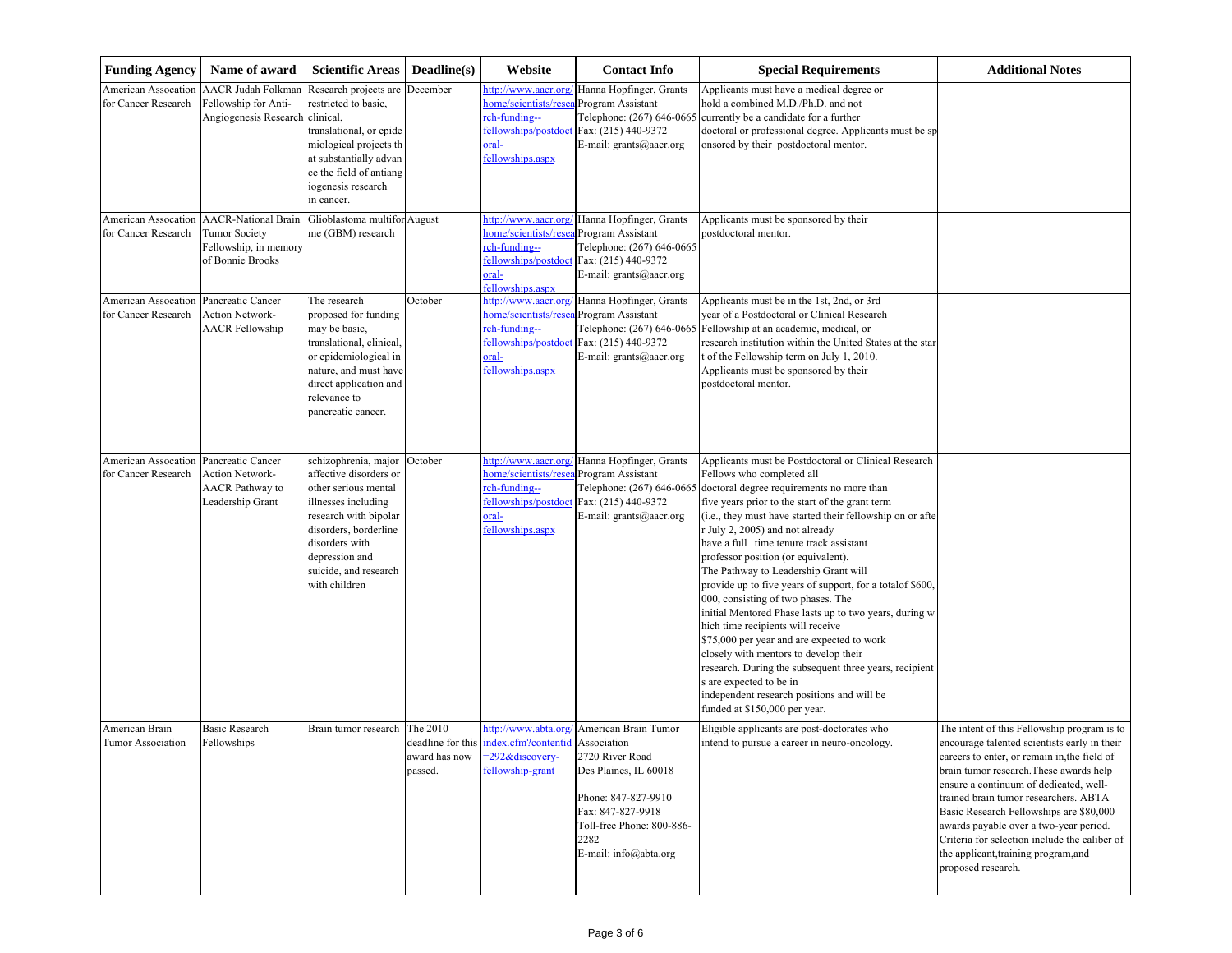| <b>Funding Agency</b>                                            | Name of award                                                              | <b>Scientific Areas</b>                                                                                                                                                                                                                                                                                                   | Deadline(s)                                                            | Website                                                                                                                                                  | <b>Contact Info</b>                                                                                                                                                                       | <b>Special Requirements</b>                                                                                                                                                                                                                                                                                                                                               | <b>Additional Notes</b>                                                                                                                                                                                              |
|------------------------------------------------------------------|----------------------------------------------------------------------------|---------------------------------------------------------------------------------------------------------------------------------------------------------------------------------------------------------------------------------------------------------------------------------------------------------------------------|------------------------------------------------------------------------|----------------------------------------------------------------------------------------------------------------------------------------------------------|-------------------------------------------------------------------------------------------------------------------------------------------------------------------------------------------|---------------------------------------------------------------------------------------------------------------------------------------------------------------------------------------------------------------------------------------------------------------------------------------------------------------------------------------------------------------------------|----------------------------------------------------------------------------------------------------------------------------------------------------------------------------------------------------------------------|
| American Brain<br>Tumor Association<br>American Lung             | <b>Translational and Small</b><br>Project Grants<br><b>Training Awards</b> | To facilitate bringing<br>potentially important<br>research studies from<br>the<br>laboratory to the<br>patient — bench to<br>bedside.<br>Adult and pediatric                                                                                                                                                             | The 2010<br>deadline for this<br>award has now<br>passed.<br>September | http://www.abta.org<br>index.cfm?contentid<br>=292&discovery-<br>fellowship-grant<br>ttp://www.lungusa                                                   | American Brain Tumor<br>Association<br>2720 River Road<br>Des Plaines, IL 60018<br>Phone: 847-827-9910<br>Fax: 847-827-9918<br>Toll-free Phone: 800-886-<br>2282<br>E-mail: info@abta.org | Eligible applicants are post-doctorates who<br>intend to pursue a career in neuro-oncology.<br>Phone: 202.785.3355, Fax: Cannot be beyond the second year of postdoctoral                                                                                                                                                                                                 | The intent of our Grants' program is to<br>facilitate bringing potentially important<br>research studies from the laboratory to the<br>patient — bench to bedside. These are<br>\$75,000 one-year awards.            |
| Association                                                      |                                                                            | pulmonary medicine<br>and lung biology                                                                                                                                                                                                                                                                                    |                                                                        | org/finding-cures/ou<br>esearch/what-we-<br>fund/awards-and-<br>grants.html                                                                              | 202.452.1805 1301<br>Pennsylvania Ave. NW,<br>Washington, DC 20004                                                                                                                        | research                                                                                                                                                                                                                                                                                                                                                                  |                                                                                                                                                                                                                      |
| American Skin<br>Association                                     | Research Grants                                                            | Biology, Cancer, Cell August<br>Biology, Clinical<br>Research,<br>Developmental<br>Biology, Disease-<br>Specific Research:<br>related to<br>Dermatology,<br>Epidemiology,<br>Immunology,<br>Molecular Biology,<br>Structural Biology,<br>Other (specify):<br><b>Health Services</b><br>Quality of Life<br>Outcome Studies |                                                                        | http://www.america<br>skin.org/research/see<br>kers.php                                                                                                  | Program Administrator<br>Inc. 346 Park Avenue,<br>SouthNew York, New<br>York 10010 Phone: 212-<br>889-4858 Fax: 212-889-<br>4959 E-mail:<br>info@americanskin.org                         | No age limits for Research Grants, but for Outcome<br>American Skin Association, studies grants, an applicant must be under the age of<br>40.                                                                                                                                                                                                                             |                                                                                                                                                                                                                      |
| Dystonia Medical<br><b>Research Foundation</b>                   | Dystonia Fellowship                                                        | Anatomy,<br>Bioinformatics, Cell<br>Biology, Chemistry,<br>Disease-Specific<br>Research: dystonia<br>research, Molecular<br>Biology,<br>Neuroscience,<br>Physiology, Structural<br>Biology                                                                                                                                | December                                                               | nttp://www.dystonia<br>oundation.org/page<br>funding opportunit<br>es/142.php                                                                            | Jody Roosevelt, Grants<br>Manager, at 312-447-5150<br>or jroosevelt@dystonia-<br>foundation.org                                                                                           | Must be supervised by institution once grant is<br>awarded, 1-2 years                                                                                                                                                                                                                                                                                                     |                                                                                                                                                                                                                      |
| Elizabeth Glaser<br>Pediatric AIDS<br>Foundation                 | Two-Year Scholar<br>Award (Developing<br>and Underdevelped<br>countries)   | <b>AIDS</b>                                                                                                                                                                                                                                                                                                               | See website for<br>announcement<br>of RFAs.                            | ttp://www.pedaids<br>rg/GrantsandAward<br>/Awards/Pediatric-<br><b>HIV-Vaccine-</b><br>Program.aspx                                                      | research@pedaids.org.                                                                                                                                                                     | Separate awards for scientists from developed vs.<br>developing countries                                                                                                                                                                                                                                                                                                 |                                                                                                                                                                                                                      |
| Friends of Jose<br>Carreras International<br>Leukemia Foundation | Basic research                                                             | Leukemia or related<br>Hematologic<br>Disorders                                                                                                                                                                                                                                                                           | RFA in May,<br>Deadline in<br>November                                 | nttp://carreras-<br>foundation.org/hom<br>htm                                                                                                            | Carreras, Attn Anna Boix,<br>Muntaner, 383 08021<br>Barcelona Fax: 34 93 201<br>0588 Email:<br>fundacio@fcarreras.es                                                                      | Fundacio Internacional Jose \$50,000 (US) for one year, renewable yearly for two<br>years. Candidates must hold an M.D. or Ph Degree<br>and have completed at least three years of<br>postdoctoral training but must be less than ten years<br>post their first doctoral degree when award begins. No 1024 Phone: 206-667-7108 Fax: 206-667-<br>nationality requirements. | US contact address: The Friends of Jose<br>Carreras International Leukemia<br>Foundatioon 1100 Fairview Ave. N., D5-<br>100, P.O. Box 19024, Seattle, WA 98109-<br>6498 Email: friendsjc@carreras-<br>foundation.org |
| Foundation for the<br>NIH (FNIH)                                 | Norman P. Salzman<br>Memorial Award                                        | Virology                                                                                                                                                                                                                                                                                                                  | Scarfo<br>scarfo@fnih.or<br>g for details.                             | Contact Richard http://www.fnih.org/<br>work/education-<br>training/lectures-<br>awards/norman-p-<br>salzman-memorial-<br>award-and-lecture-<br>virology | Richard Scarfo<br>$rscarfo(\overline{a})$ fnih.org 301-496-<br>9921<br>Page 4 of 6                                                                                                        | Eligible candidates are postdoctoral fellows in<br>intramural NIH, CBER, or SAIC laboratories. Work<br>must be submitted must have been published or<br>accepted for publication to a peer-reviewed journal.                                                                                                                                                              |                                                                                                                                                                                                                      |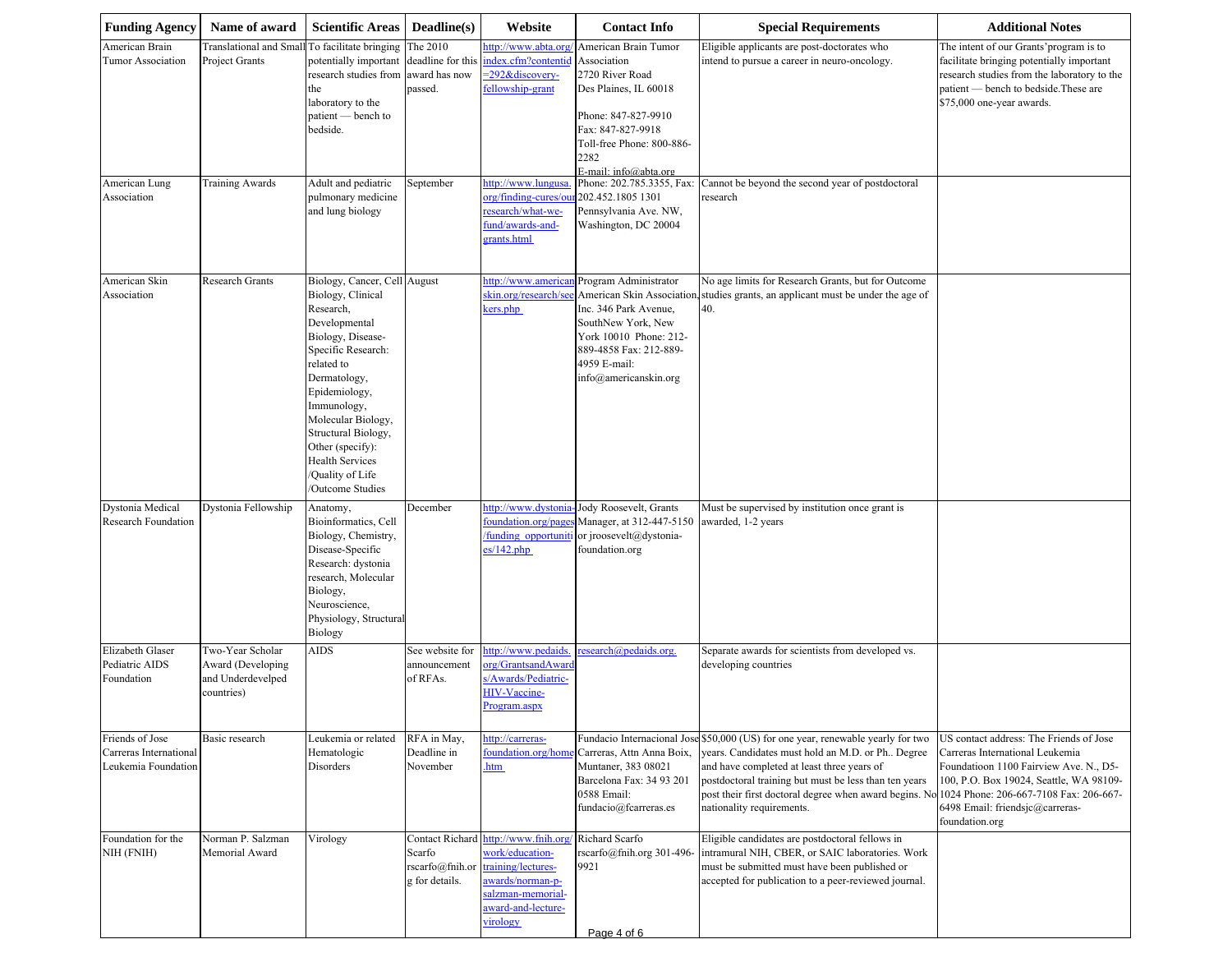| <b>Funding Agency</b>                                                   | Name of award                          | <b>Scientific Areas</b>                                                                                                                                                                                                                     | Deadline(s) | Website                                                                      | <b>Contact Info</b>                                                                                                                                                                                                                       | <b>Special Requirements</b>                                                                                                                                                                                                                                                                                                                                                                                                                                                                                                                                                                                                                                                                                                                                                                                                           | <b>Additional Notes</b>                                                                                                                                                                                                  |
|-------------------------------------------------------------------------|----------------------------------------|---------------------------------------------------------------------------------------------------------------------------------------------------------------------------------------------------------------------------------------------|-------------|------------------------------------------------------------------------------|-------------------------------------------------------------------------------------------------------------------------------------------------------------------------------------------------------------------------------------------|---------------------------------------------------------------------------------------------------------------------------------------------------------------------------------------------------------------------------------------------------------------------------------------------------------------------------------------------------------------------------------------------------------------------------------------------------------------------------------------------------------------------------------------------------------------------------------------------------------------------------------------------------------------------------------------------------------------------------------------------------------------------------------------------------------------------------------------|--------------------------------------------------------------------------------------------------------------------------------------------------------------------------------------------------------------------------|
| Helen Hay Whitney<br>Foundation                                         | Research Fellowship                    | <b>Basic biomedical</b><br>sciences                                                                                                                                                                                                         | July        | ttp://www.hhwf.or<br><b>HTMLSrc/Researc</b><br>Fellowships.html              | The Helen Hay Whitney<br>Foundation, 20 Squadron<br>Boulevard, Suite 630, New<br>City, New York 10956,<br>Phone: 845-639-6799, Fax:<br>845-639-6798 or 646-304-<br>7133, Email:<br>hhwf@earthlink.net                                     | Duration is 3 yrs. Must not have more than one year<br>of postdoctoral research experience at the time of the<br>submittal deadline, received a PhD degree no more<br>than two years before deadline, or an M.D. degree no<br>more than three years before the deadline. Only one<br>award per lab at any one time, but will accept multiple Allowance. See program details for award<br>applications from same lab.                                                                                                                                                                                                                                                                                                                                                                                                                  | 1st year \$43K Stipend, \$2500 Research<br>Allowance, 2nd year \$44K Stipend, \$2500<br>Research Allowance, 3rd year \$45K<br>Stipend, \$2500 Research Allowance.<br>\$1000/annum/child Dependent Child<br>stipulations. |
| <b>International Rett</b><br>Syndrome<br>Association                    | <b>IRSA</b> Permanent<br>Research Fund | Rett Syndrome,<br>neurobiology of Rett<br>Syndrome                                                                                                                                                                                          | February    | http://www.rettsyndr<br>ption=com content<br>&task=view&id=56<br>&Itemid=944 | Jim Keller, Grants and<br>ome.org/index.php?o Research Manager, 917-<br>267-4504,<br>jkeller@rettsyndrome.org                                                                                                                             | May develop new mechanisms for translational<br>research                                                                                                                                                                                                                                                                                                                                                                                                                                                                                                                                                                                                                                                                                                                                                                              |                                                                                                                                                                                                                          |
| Jane Coffin Childs<br>Memorial Fund                                     | Fellowship Award                       | Medical and related<br>sciences bearing on<br>cancer.                                                                                                                                                                                       | April/May   | http://info.med.yale.<br>du/jccfund/fellowshi                                | Kim E. Roberts<br>Administrative Director,<br>Cedar Street, LW300-SHM<br>New Haven, CT 06510<br>Phone: 203.785.4612                                                                                                                       | \$43,00 1st year, no more than one year of<br>postdoctoral experience.                                                                                                                                                                                                                                                                                                                                                                                                                                                                                                                                                                                                                                                                                                                                                                |                                                                                                                                                                                                                          |
| Life Sciences<br><b>Research Foundation</b>                             | Fellowship                             | Life Sciences:<br>biochemistry; cell,<br>developmental,<br>molecular, plant,<br>structural, organismic<br>population and<br>evolutionary biology<br>endocrinology;<br>immunology;<br>microbiology;<br>neurobiology;<br>physiology; virology | November    | http://www.lsrf.org<br>ages/welcome.htm                                      | Susan DiRenzo, Assistant<br>Director, Life Sciences<br>Research Foundation,<br>Lewis Thomas Laboratory,<br>Princeton University,<br>Washington Road,<br>Princeton, New Jersey<br>08544, Phone: 609-258-<br>3551<br>sdirenzo@princeton.edu | Three-year fellowships will be awarded on a<br>competitive basis to graduates of medical and<br>graduate schools in the biological sciences holding<br>M.D., Ph.D., D.V.M. or D.D.S. degrees. Persons<br>doing a second postdoc are eligible only if they are<br>transferring to a different supervisor's laboratory and<br>embarking on a new project not connected to their<br>previous research. All U.S. citizens are eligible to<br>apply with no geographic restriction on the laboratory<br>of their choice. Foreign applicants will be eligible for<br>study in U.S. laboratories. LSRF fellows must carry<br>out their research at nonprofit institutions. LSRF<br>fellows can change projects, laboratories, and/or<br>institutions during the fellowship as long as the<br>eligibility rules listed here are not violated. |                                                                                                                                                                                                                          |
| Muscular Dystrophy<br>Association                                       | <b>MDA Research Grant</b><br>Programs  | Muscular dystrophies, June/December<br>motor neuron<br>diseases,<br>inflammatory<br>myopathies,<br>neuromuscular,<br>endocrine<br>abnormalities,<br>peripheral diseases                                                                     |             | http://www.mdausa<br>org/research/guidelin<br>es.html#grants                 | grants@mdausa.org                                                                                                                                                                                                                         | Letter of Intent required                                                                                                                                                                                                                                                                                                                                                                                                                                                                                                                                                                                                                                                                                                                                                                                                             |                                                                                                                                                                                                                          |
| National Alliance for<br>Research on<br>Schizophrenia and<br>Depression | Young Investigator<br>Award            | Schizophrenia, major<br>affective disorders or<br>other serious mental<br>illnesses including<br>research with bipolar<br>disorders, borderline<br>disorders with<br>depression and<br>suicide, and research<br>with children               | January     | http://www.narsad.o<br>rg/?q=node/124/appl<br>y for grants/124               | NARSAD, 60 Cutter Mill<br>Road, Suite 404, Great<br>Neck, New York 11021<br>Main line: 516-829-0091,<br>Fax: 516-487-6930,<br>Research Grants Program:<br>516-829-5576, Toll free<br>800-829-8289, email<br>Infoline at info@narsad.org   | Only one Principal Investigator per applicant is<br>allowed. NARSAD does not pay institutional<br>overhead. Flexibility of funds is allowed.                                                                                                                                                                                                                                                                                                                                                                                                                                                                                                                                                                                                                                                                                          |                                                                                                                                                                                                                          |